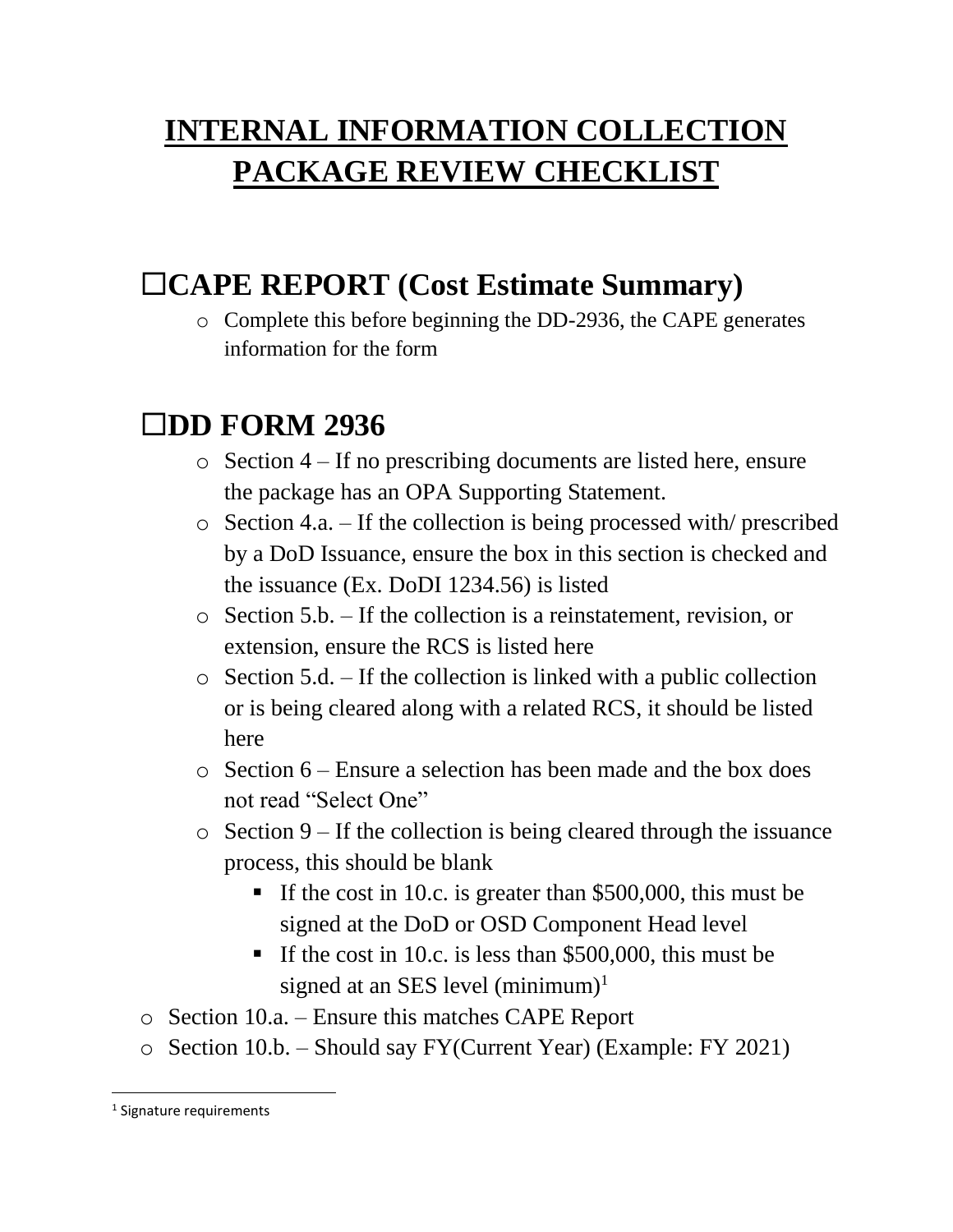- o Section 10.c.-e. Values will be approximate and slightly different than those reported in the CAPE
- o Section 11 Ensure all required Mandatory Coordinators are marked as "Yes/Attached"
- o Section 12 This section is skipped if the collection is being cleared through the issuance process
	- o Is the collection authority (Section 4) a statute, law, Executive Orders, or Sec. Def. Memorandum?
		- If Yes: you are not required to have concurrence from all respondent coordinators, but proof must be sent that they were given at least 15 working days to respond
		- If No: concurrence from all respondent coordinators must be attached
			- If the cost of the collection will cost a requester more than \$500,000 to participate in, the approver here must be an OSD or DoD Component Head
			- If the cost of the collection will cost a requester less than \$500,000 to participate in, the approver here must be at least an SES
- o Section 13 Should be completed by IMCO
	- o IMCO should be only person to check the box in 13.d. for emergency collections

# **OFFICE OF PEOPLE ANALYTICS APPROVAL MEMORANDUM**

# **COPY OF COLLECTION INSTRUMENT**

- o Privacy Act Statement/ Privacy Act Advisory (if required)
	- Authorities (must have titles, not just numbered citations)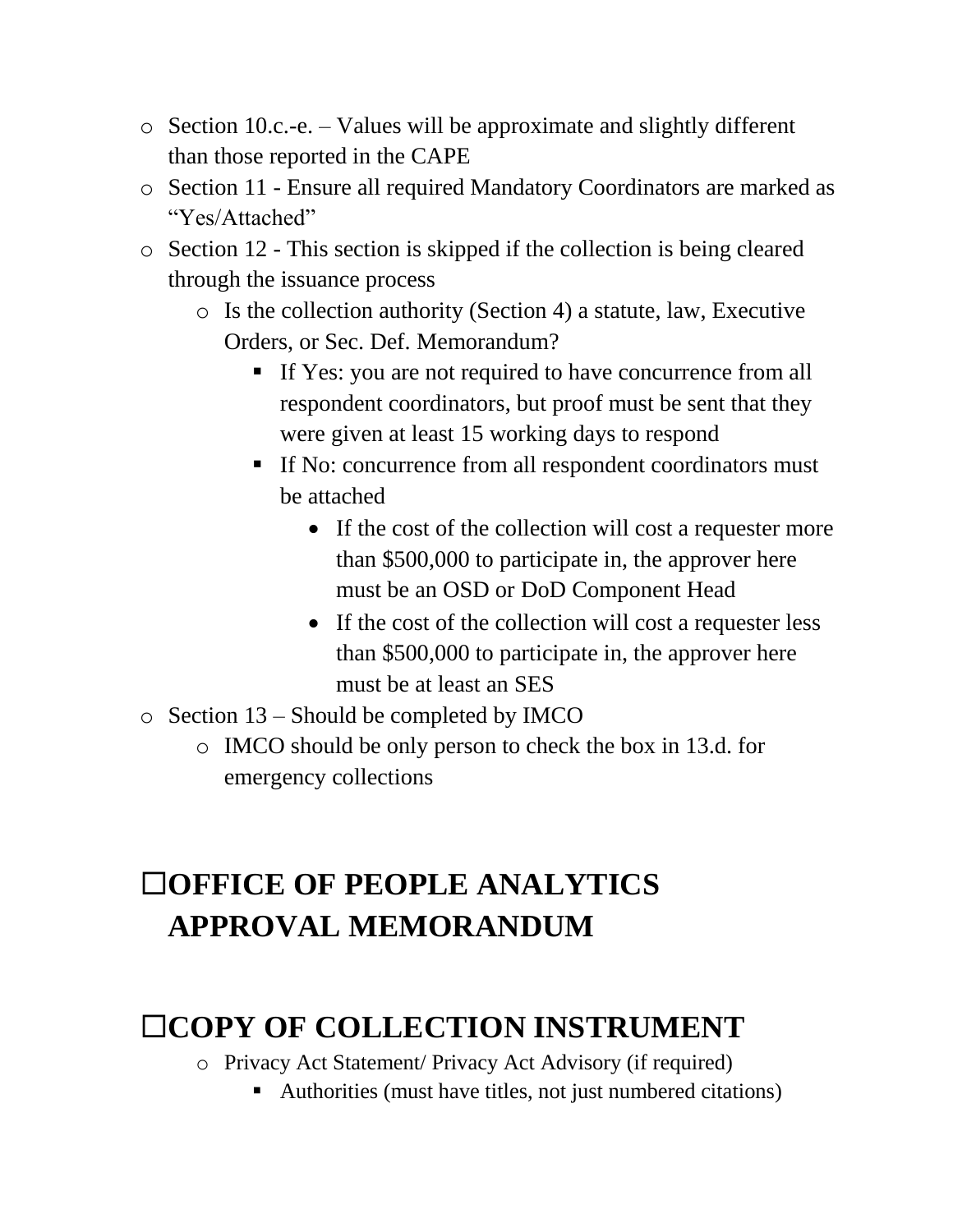- $\blacksquare$  Links to SORN(s) and PIA(s) included in the PAS
- Routine Uses match what is listed in any applicable SORNs.
- o Report Control Symbol (or placeholder e.g. DD-XX-####)
- o If Race & Ethnicity questions are included, please ensure that they are in compliance with Federal Guidance

### **MANDATORY COORDINATORS APPROVALS**

- o These can be a signed copy of the DD Form 2936 (multiple copies acceptable), an Approval Memo, or an email
- o Ensure there are copies of approvals from all applicable mandatory coordinators and that they match what was selected on the DD Form 2936

## **RESPONDENT COORDINATORS APPROVALS**

- o These can be a signed copy of the DD Form 2936 (multiple copies acceptable), an Approval Memo, or an email
- o Ensure there are copies of approvals from all applicable mandatory coordinators and that they match what was selected on the DD Form 2936
- o These are not required if the collection is being cleared through the DoD Issuance process
- o If the collection is mandated by a statute, laws, Executive Orders, and Sec. Def. Memorandum and you don't receive concurrence, you should provide proof that you reached out and waited at least 15 working days for a response

#### **SUPPORTING DOCUMENTATION (as applicable)** o **OPA SUPPORTING STATEMENT** *(always required)*

o **PRIVACY** *(always required)*